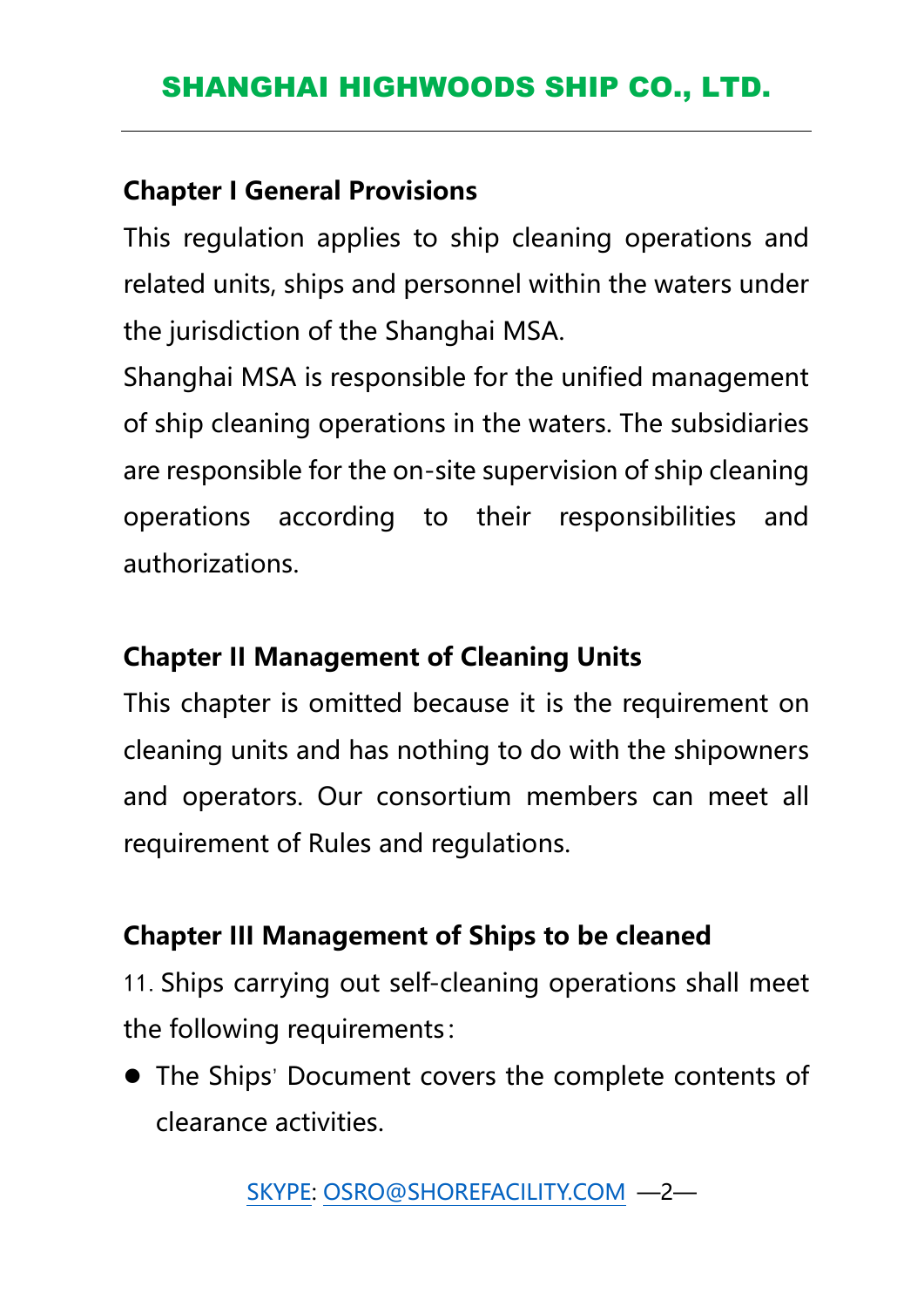- ⚫ Sufficient safety and anti-pollution equipment are on board.
- ⚫ The crew has the knowledge and skills of safety and pollution prevention corresponding to the ship cleaning operation, holds the corresponding training certificate.
- ⚫ Ships shall carry out clearing operations in accordance with the requirement of Chapter V.

12. When a ship hires a clearing unit to carry out the clearing operation, it shall notify the clearing unit of the location, structural characteristics, safety precautions, dangerous cargo on board and the retention of pollutants on board by written, fax or e-mail before the operation.

13. During the clearing operation, ships shall not overhaul or use radar, radio transmitter or satellite ship stations, not carry out open fire or other operations prone to sparks, not to load or unload dangerous goods, and not carry out other activities affecting the safety of cleaning operation such as refueling and filling water.

14. The responsibility for ship safety and pollution prevention has been clearly defined by OSRO through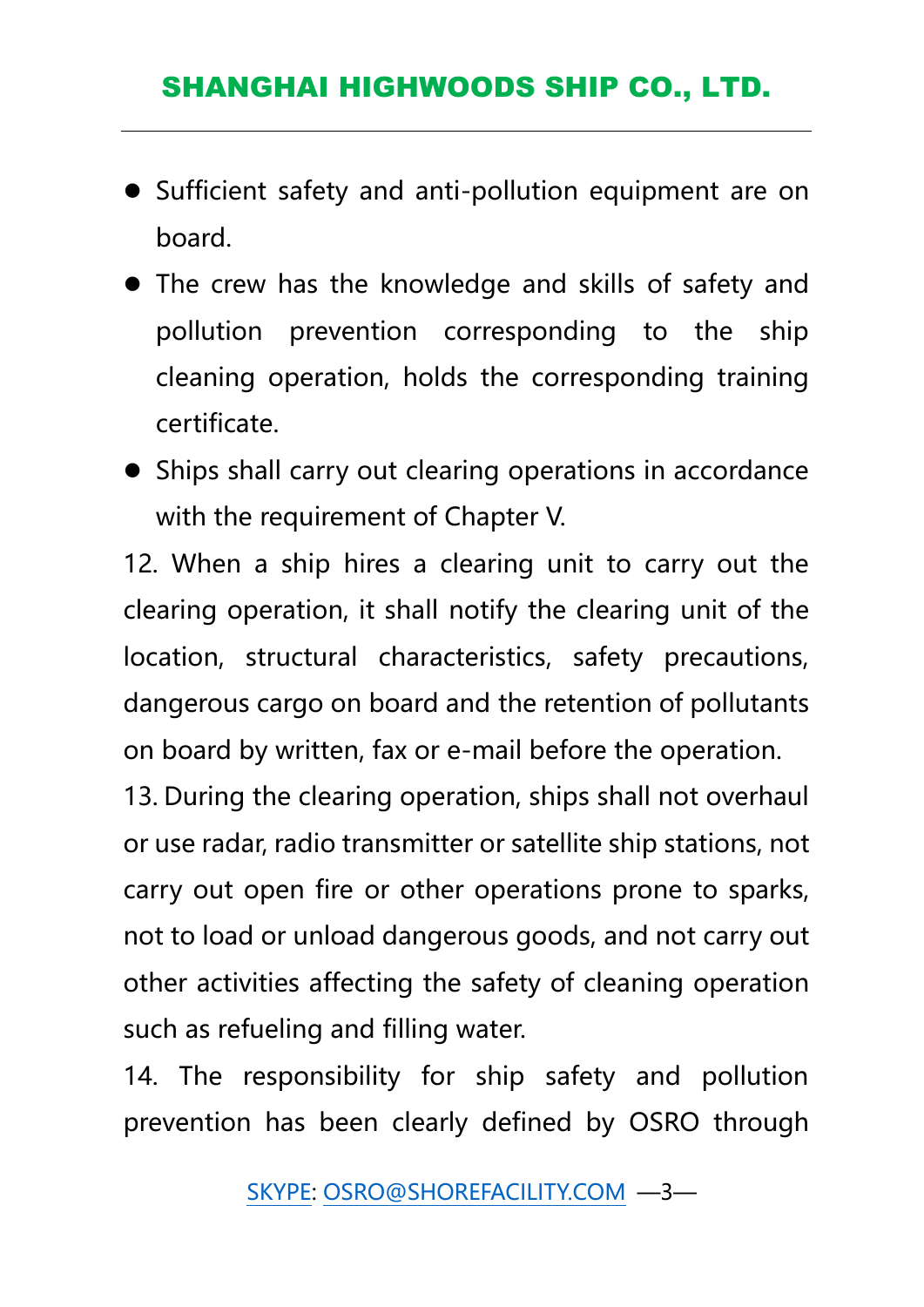relevant agreements during the ship cleaning operation carried out during the repair period in the shipyard. The OSRO shall perform the corresponding responsibility for ship safety and pollution prevention.

#### **Chapter IV Report on Clearance Operations**

15. MSA shall implement a reporting procedure for ship cleaning activity. Ships carrying out cleaning operations shall report to the respective MSA 24 hours prior to the operation about time, place, unit, ship name, operation plan, tank name, volume and quantity of operations. If the operation information is changed, an updated report is required not later than starting operation. Ships may hire clearing units or related agents to report on their behalf. 16. For easy operation, electronic report through Maritime E-Government Platform is accepted by MSA.

17. Ships shall double report to respective on-site MSA about the operation time and place, implementation of anti-pollution measures through VHF, telephone and other instant messaging when they are about to start operations.

[SKYPE:](mailto:SKYPE) [OSRO@SHOREFACILITY.COM](mailto:OSRO@SHOREFACILITY.COM) —4—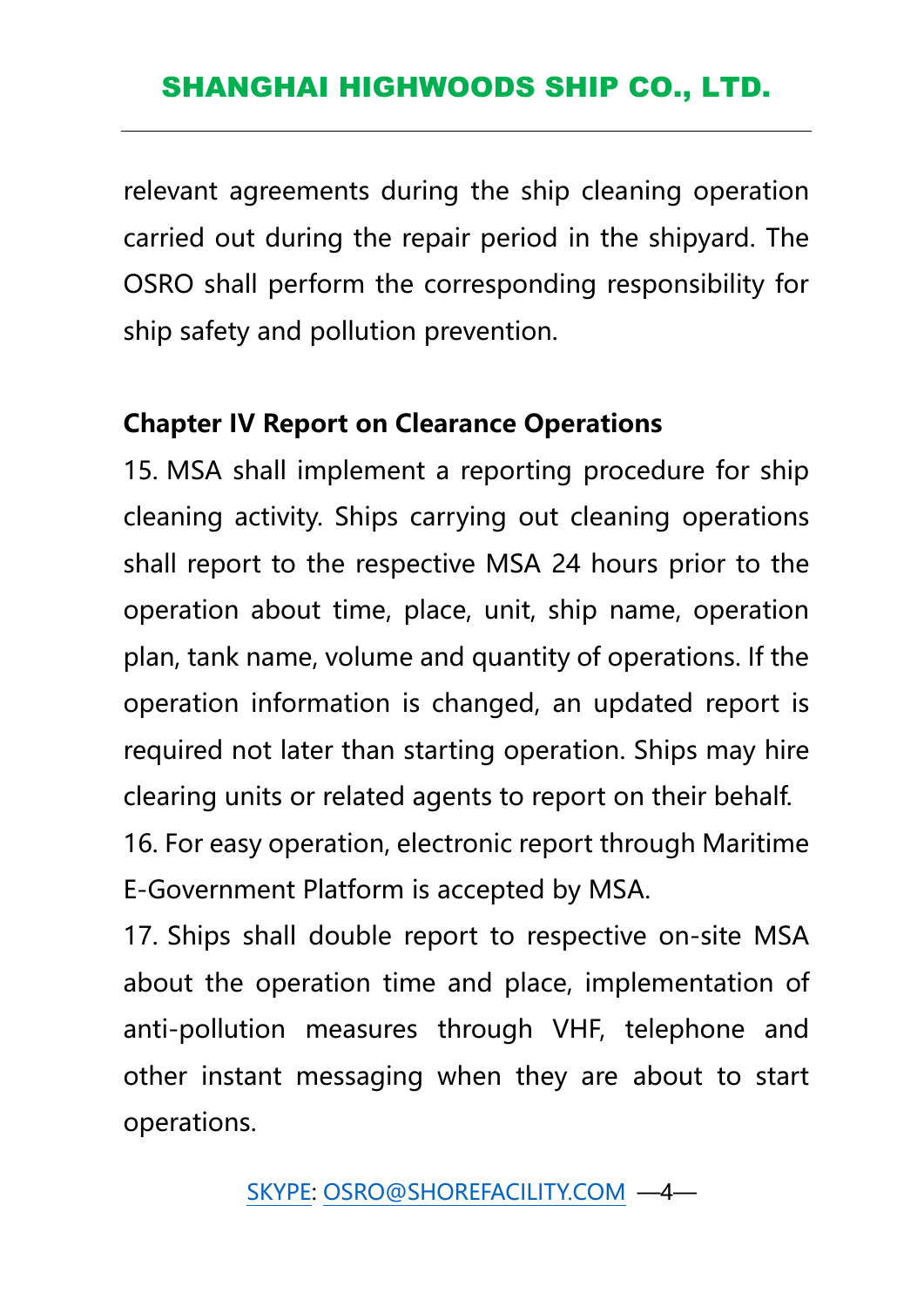#### **Chapter V Site Requirements for Cleaning Operation**

18. Ship cleaning operations should be performed in suitable meteorological conditions and in waters as far away as possible from ship routing waters, drinking water sources, ferry, passenger ship wharf, navigation buildings, large bridges, underwater channels, inland waterways and coastal marked waterways. When the meteorological department issues warning signals for typhoons, cold waves, rainstorms, lightning and high temperatures, tanker vessels' cleaning operation shall not be carried out. 19. The clearing unit shall, in conjunction with the ship, identify and evaluate the existing or potential dangerous and harmful factors and formulate operational plans. The operation plan should include at least the general situation of ship and operation content, operation plan, operation report and procedure, organization, command and liaison, personnel responsibility and division of labor, mooring safety measures, operation safety and pollution prevention measures, accident warning and emergency response, etc. For cargo clearance operations of oil tankers with a relatively high pollution risk of 30,000 DWT or more,

[SKYPE:](mailto:SKYPE) [OSRO@SHOREFACILITY.COM](mailto:OSRO@SHOREFACILITY.COM) —5—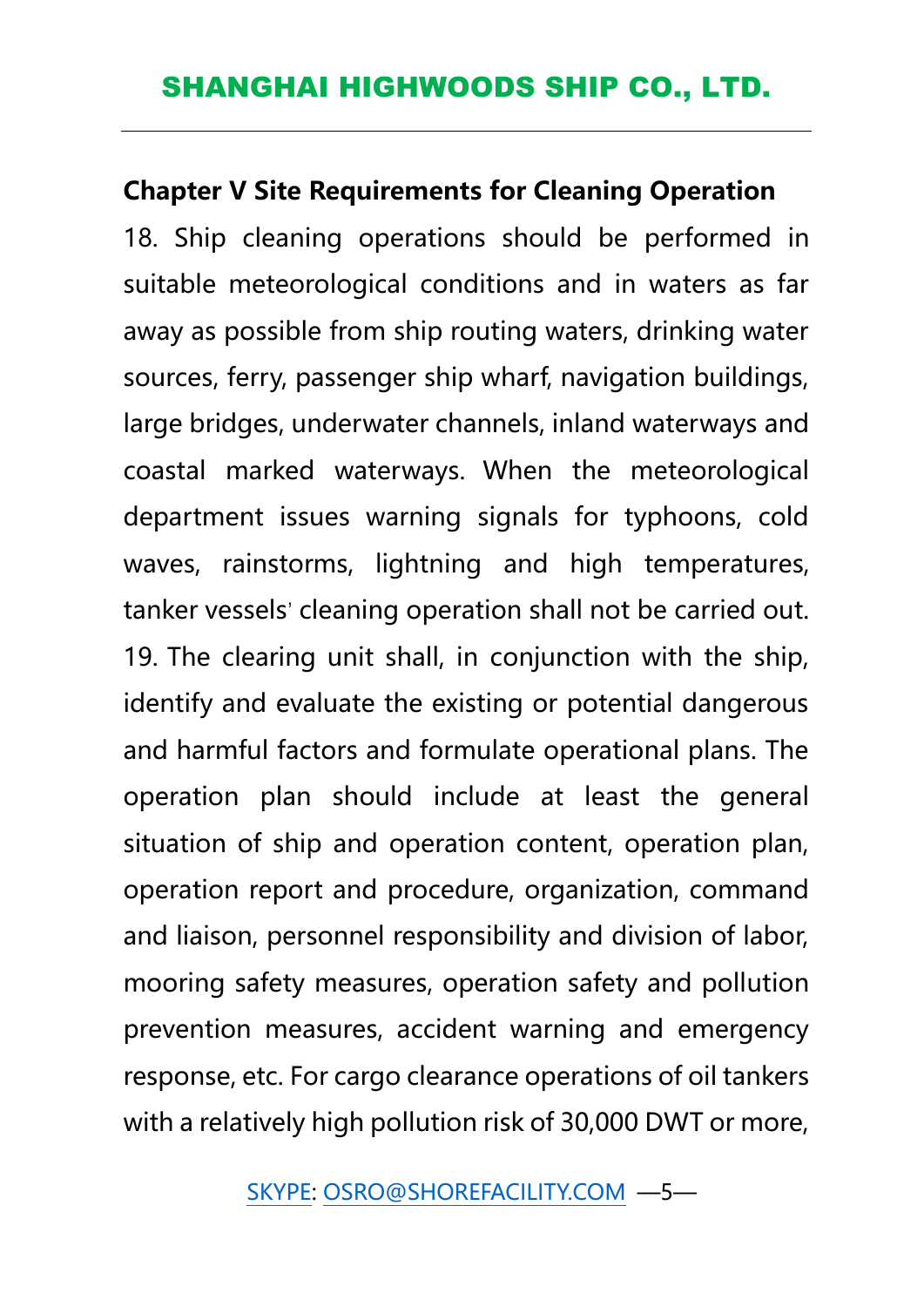the operator shall conduct a feasibility study of the operation plan and accept inspection by the maritime administrative agency during the operation.

20. Before each cleaning operation, the cleaning unit shall appoint DPA and the safety personnel, clarify their responsibilities. The cleaning unit shall ensure that the person in charge of the on-site operation has the corresponding qualifications and abilities, can perform their duties. The cleaning unit shall ensure that the safety officer on duty is also qualified.

21. The person in charge of the operation site shall be familiar with the cleaning operation plan, shall inform each operator and safety personnel of safety precautions and emergency response measures before entering the tank. The number of people entering and leaving the tank shall be counted and recorded. At the end of each shift, the number of people leaving the tank shall be counted and checked with the entry record.

22. Safety officers should monitor the site work, conduct tours inspection, keep on communicating with the workers, strictly be prohibited by leaving work without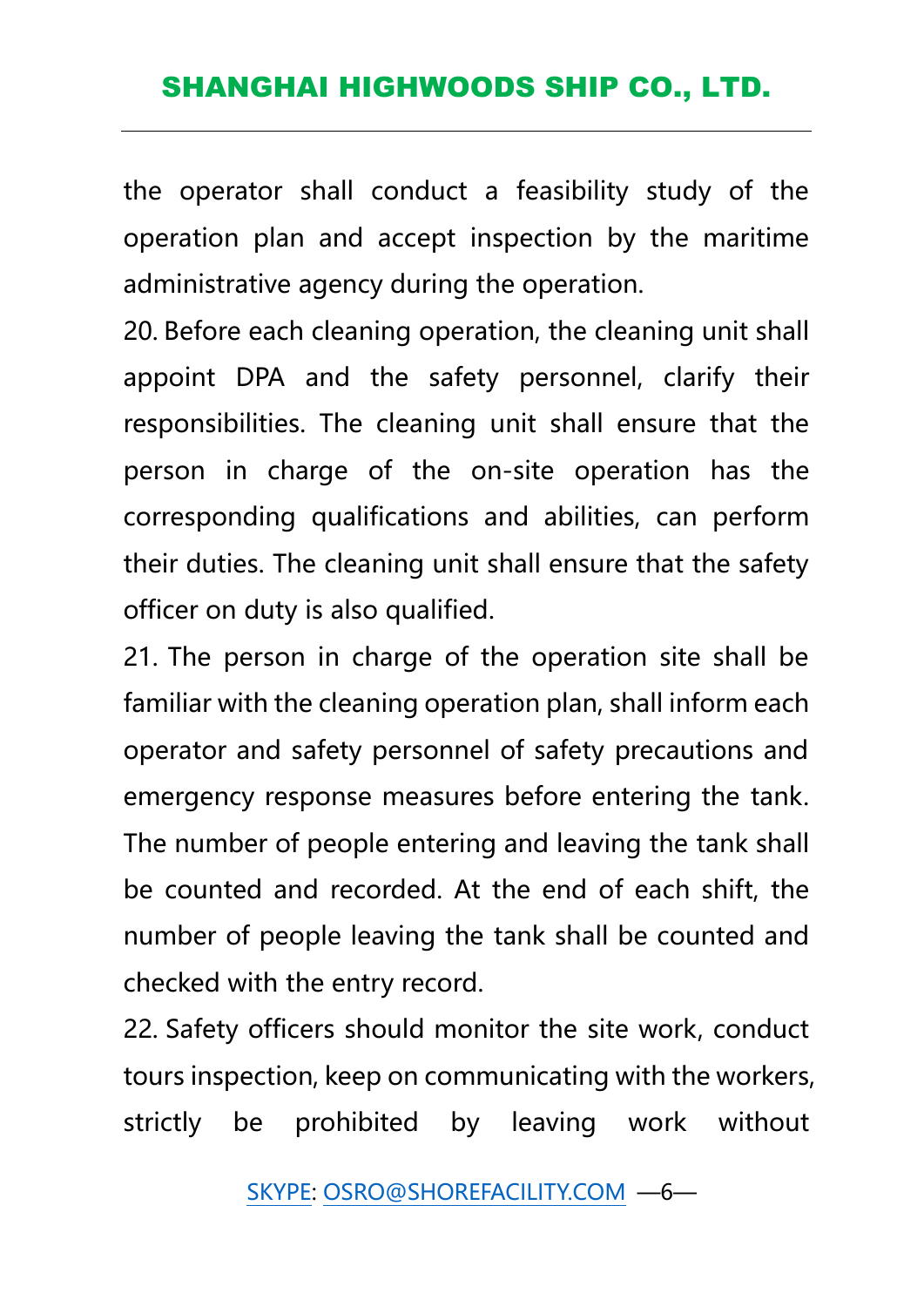authorization, and notify the person in charge of the site work and the workers immediately when they find that the site work or the surrounding environment threatens the safety of the work or personnel. Regular contact shall be made between the operation groups in the operation tank, and between the interior and exterior of the operation tank.

23. The cleaning unit shall equip with sufficient antipollution facilities, equipment in working conditions to meet the explosion-proof requirements on the site work. The clearing unit shall prepare sufficient personal protective equipment and emergency aid equipment on the site work.

24. The cleaning unit shall delimit the operation isolation area around the cleaning area and set warning signs; the clearing unit shall prepare for Emergency Preparedness and Response in accordance with the operation risk.

25. The principle of "ventilation first, inspection second and operation later" should be strictly observed in ship cleaning operation. Gas detector shall be trained and qualified to meet the requirement of safety operation.

[SKYPE:](mailto:SKYPE) [OSRO@SHOREFACILITY.COM](mailto:OSRO@SHOREFACILITY.COM) —7—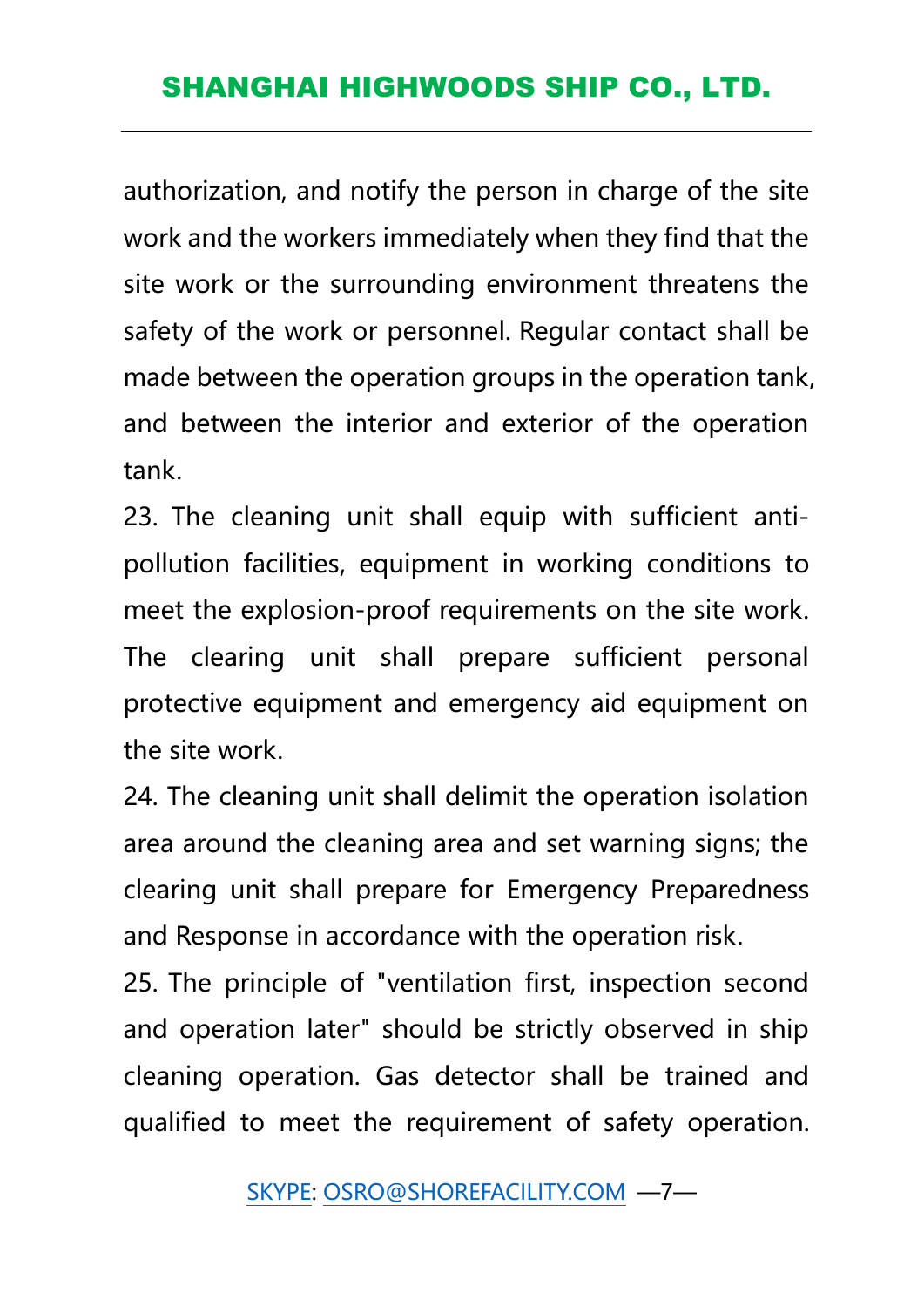During the cleaning operation, the cleaning unit shall maintain continuous and effective on-site ventilation, regularly carry out oxygen measurement, explosion detection and toxic gas detection, and record the test results, so as to maintain safe operation conditions. Gas detection should be carried out again in the operation compartment before start-up or after interruption or suspension of operation.

26. The cleaning operation shall implement the system of access permit for enclosed places. Before entering the enclosed tank, any person shall obtain the "Entry Permit for the Enclosed Place" issued by the person in charge of the site work after passing the safety assessment of the enclosed place. No one may open or enter a closed place without the permission of the person in charge of the site work or without taking corresponding safety measures.

Personnel should be evacuated immediately after entering the tank if any inconsistencies are found. The person in charge of the site work shall reassess the safety conditions of the closed site and issue a permit every time the

[SKYPE:](mailto:SKYPE) [OSRO@SHOREFACILITY.COM](mailto:OSRO@SHOREFACILITY.COM) —8—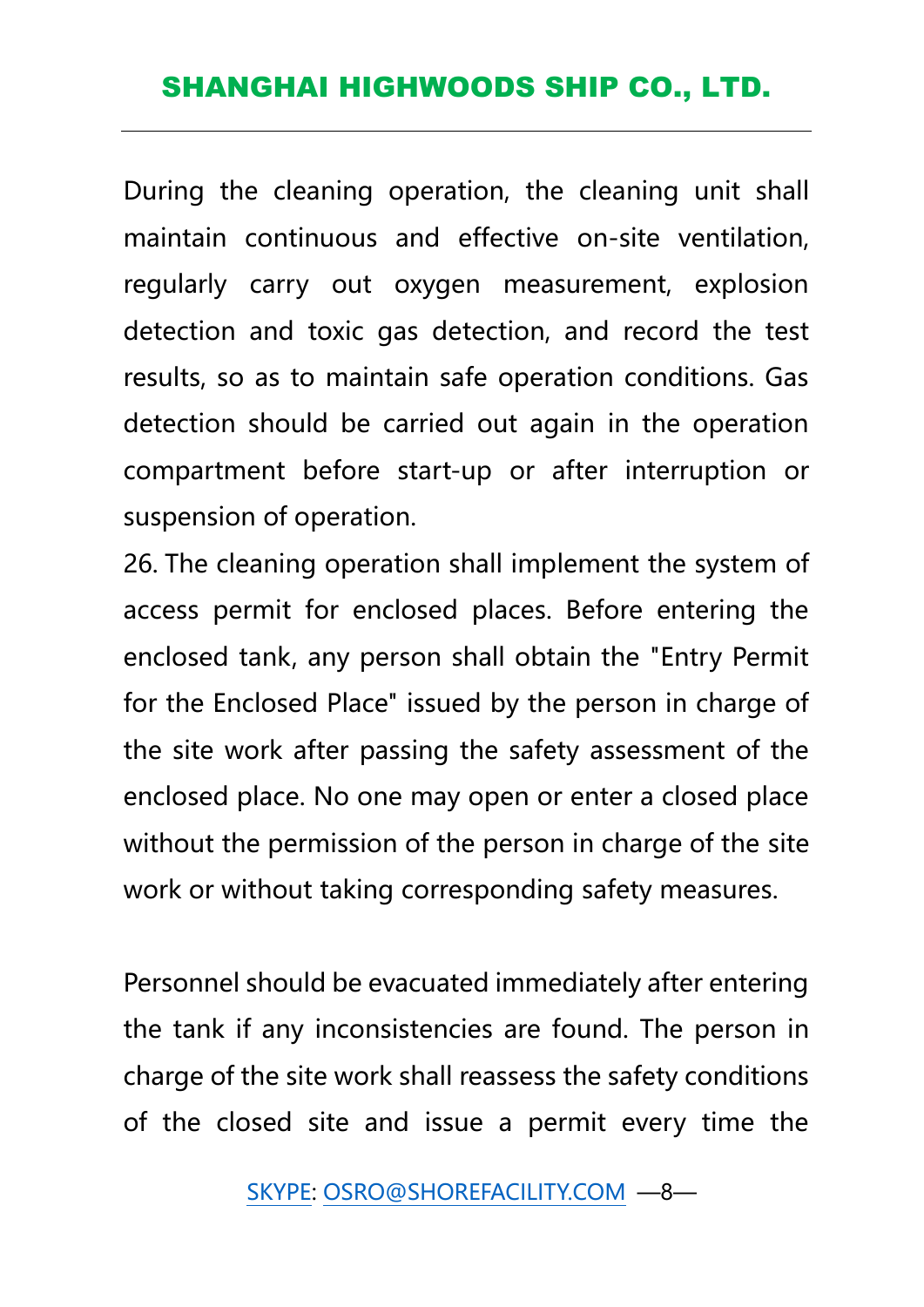ventilation stops or the conditions for admission assessment of the closed site change before the start of construction.

27. The scheduled operation hours for entering the enclosed tank should meet the requirements of occupational exposure limits for hazardous factors in the workplace.

28. Cleaning units should provide pre-job safety education for workers, prepare lifelines, slings and respirators (but not gas masks that inhale air through gas filters), implement site and personnel protection and emergency measures, establish medical emergency access and prepare for medical emergency. Cleaning units shall ensure that operators do not carry fire and inflammable materials with them, wear anti-static clothing and boots and shoes, and prohibit wearing boots and shoes with nails. The cleaning unit shall ensure that the operators carry out anti-static treatment before entering the tank, equip necessary explosion-proof communication equipment and lighting equipment, and ensure that the equipment is in good working condition.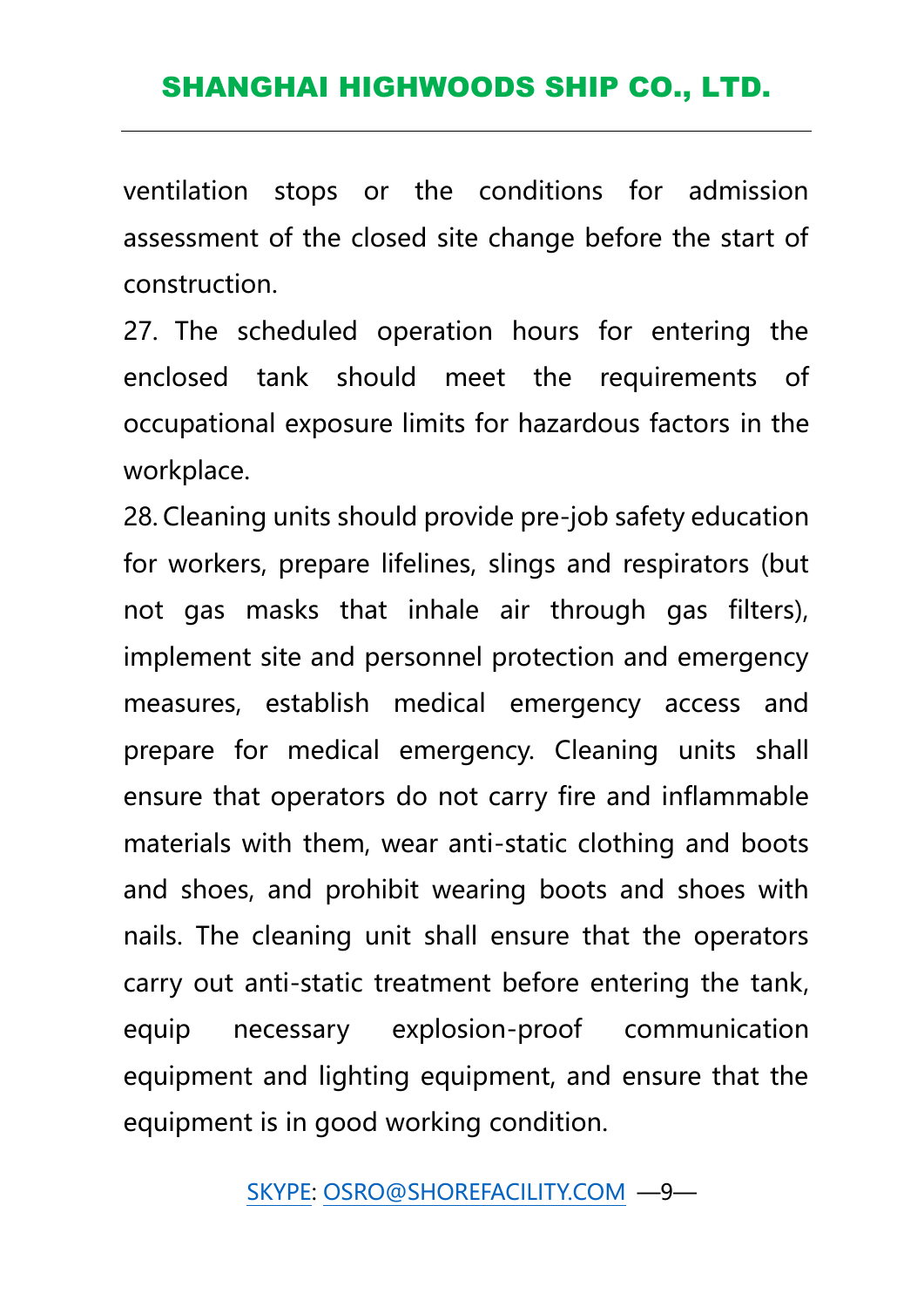29. The shovels, buckets and other appliances used by operators to remove sludge, dirt and residues in tanks shall be made of copper or non-metallic materials. Tools made of iron and materials with burning danger shall be strictly prohibited. If heavy metal tools have to be used, they shall be placed in canvas bags and hoisted to the bottom of tanks. Operators shall not use nylon cloth or silk to wipe the interior of oil tanks and use them. Tools should be handled lightly and handled carefully to prevent tools and objects from falling off.

30. Cleaning units should effectively clean up the site work during and after operation to eliminate potential safety and pollution hazards. The base of the temporary storage and site storage of pollutants should meet the impervious requirements, incompatible pollutants should be stored separately, clearly marked, with isolation intervals, and the site storage of pollutants should be rain-proof and sunscreen.

31. All parties involved in cleaning operations shall implement the procedure of safety and anti-pollution confirmation. The person in charge of the site operation

[SKYPE:](mailto:SKYPE) [OSRO@SHOREFACILITY.COM](mailto:OSRO@SHOREFACILITY.COM) —10—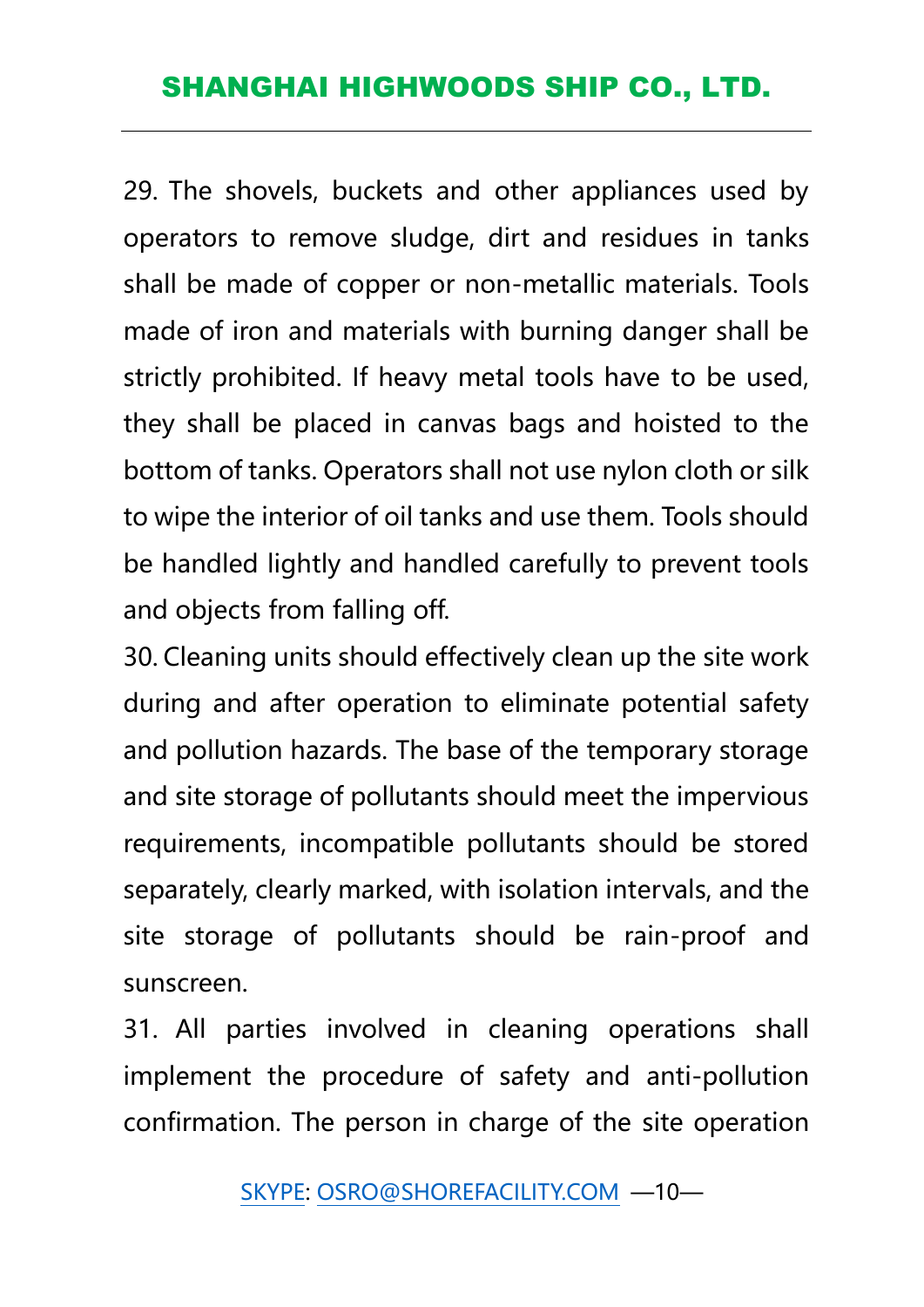shall inspect and implement the Confirmation Letter of Safety and Pollution Prevention for Ship Cleaning Operations (hereinafter referred to as the Confirmation Letter) item by item with the shipowner or the shipyard concerned. The format of the Confirmation Letter is referred to in the appendix.

32. Pollutants from ship cleaning operations shall be sent to units with appropriate qualifications or capabilities for receiving and harmless treatment. The ship shall record the disposal of pollutants in the corresponding record book and keep the receipt documents for reference.

### **Chapter VI Supervision and Inspection**

33. MSA shall supervise and inspect ship cleaning operations according to their duties and law. If MSA finds that it does not comply with these provisions, the cleaning unit shall be ordered to make corrections according to law. If they refuse to make corrections, they shall be ordered to stop operations according to law, and operations may be resumed only after the corrections are qualified. If the maritime administration finds that the clearing units, ships

[SKYPE:](mailto:SKYPE) [OSRO@SHOREFACILITY.COM](mailto:OSRO@SHOREFACILITY.COM) —11—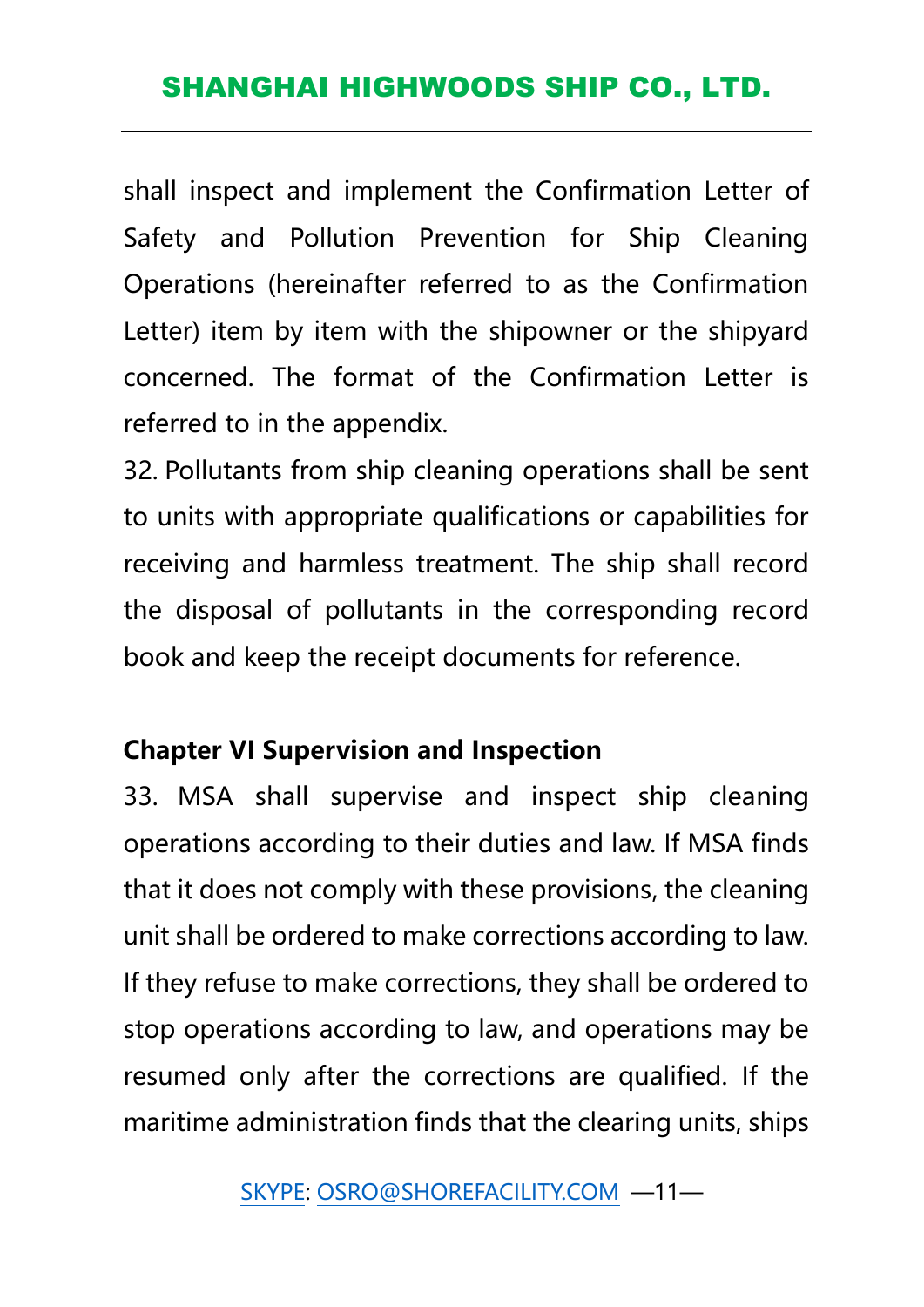and related personnel violate relevant laws and regulations, they shall be dealt with according to law. 34. The clearing units, ships and personnel shall actively cooperate with the supervision and inspection of MSA.

### **Chapter VII Supplementary Provisions**

35. The term "ship clearance operation" in these Provisions refers to the operation of personnel entering oil-bearing or poisonous and harmful substances cabins and cabinets of ships to clean up the remaining oil residues, sludge, poisonous and harmful substances or sediments inside them.

36. These Provisions shall come into force on October 15, 2019 and shall be valid until October 14, 2024.



Scan the QR code above to add me on LinkedIn

[SKYPE:](mailto:SKYPE) [OSRO@SHOREFACILITY.COM](mailto:OSRO@SHOREFACILITY.COM) —12—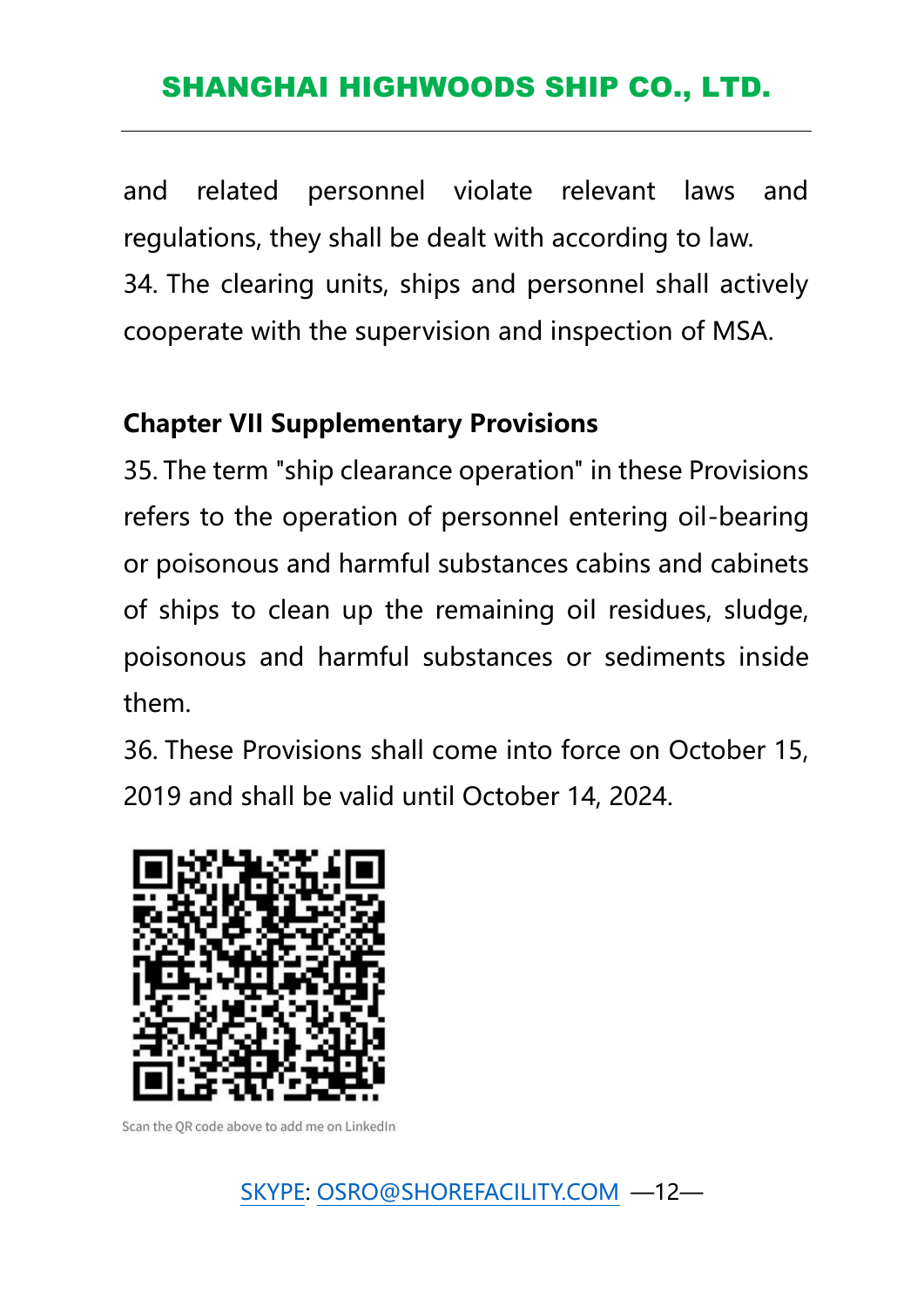#### AppendIX:

### Confirmation of Safety and Pollution Prevention in Ship Cleaning Operation

| Checking item  |                                                                                                                        | Result         |        |        |
|----------------|------------------------------------------------------------------------------------------------------------------------|----------------|--------|--------|
|                |                                                                                                                        | Ship/Yard      | Unit   | Remark |
| $\mathbf{1}$   | <b>Report Formality</b>                                                                                                | $\Box$         | $\Box$ |        |
| $\overline{2}$ | <b>Designated Person Assigned</b>                                                                                      | $\Box$         | $\Box$ |        |
| 3              | Any change from the recent report                                                                                      | $\Box$         | $\Box$ |        |
| 4              | Any qualified Security officer                                                                                         | ■              | $\Box$ | R      |
| 5              | pre-job trained and qualified worker                                                                                   | ■              | $\Box$ | R      |
| 6              | tanks are in safety working conditions or not                                                                          |                | $\Box$ | R      |
| $\overline{7}$ | Continuous ventilation in operating compartments                                                                       | ■              | $\Box$ | R      |
| 8              | oxygen content in the tank in working conditions                                                                       | ■              | $\Box$ | R      |
| 9              | combustible gas in tank in working conditions                                                                          | ■              | $\Box$ | R      |
| 10             | Toxic gas in tank in working conditions                                                                                | $\blacksquare$ | П      | R      |
| 11             | lifelines, slings and respirators in place                                                                             | ■              | □      | R      |
| 12             | Emergency Plan for Fire, Explosion & Personnel<br>Casualties                                                           | ■              | $\Box$ |        |
| 13             | Regular communication on-site                                                                                          | ■              | $\Box$ | R      |
| 14             | Are Operators Qualified by Training                                                                                    |                | $\Box$ | R      |
| 15             | Whether the clothing and appliances meet the<br>safety requirements of explosion-proof and static<br>electricity-proof | $\blacksquare$ | $\Box$ | R      |
| 16             | Contamination emergency equipment in working<br>conditions                                                             |                | $\Box$ | R      |
| 17             | Whether the<br>planned<br>operation<br>meets<br>the<br>requirements of GBZ2.1                                          | ■              | $\Box$ | R      |
| 18             | Is Fire and Flammable Goods Eliminated                                                                                 | $\Box$         | $\Box$ | R      |
| 19             | Whether the ship is moored firmly or not                                                                               | $\Box$         | $\Box$ | R      |
| 20             | Written notification of the retention of dangerous<br>goods and pollutants to the clearing unit                        | $\Box$         | $\Box$ |        |

[SKYPE:](mailto:SKYPE) [OSRO@SHOREFACILITY.COM](mailto:OSRO@SHOREFACILITY.COM) —13—